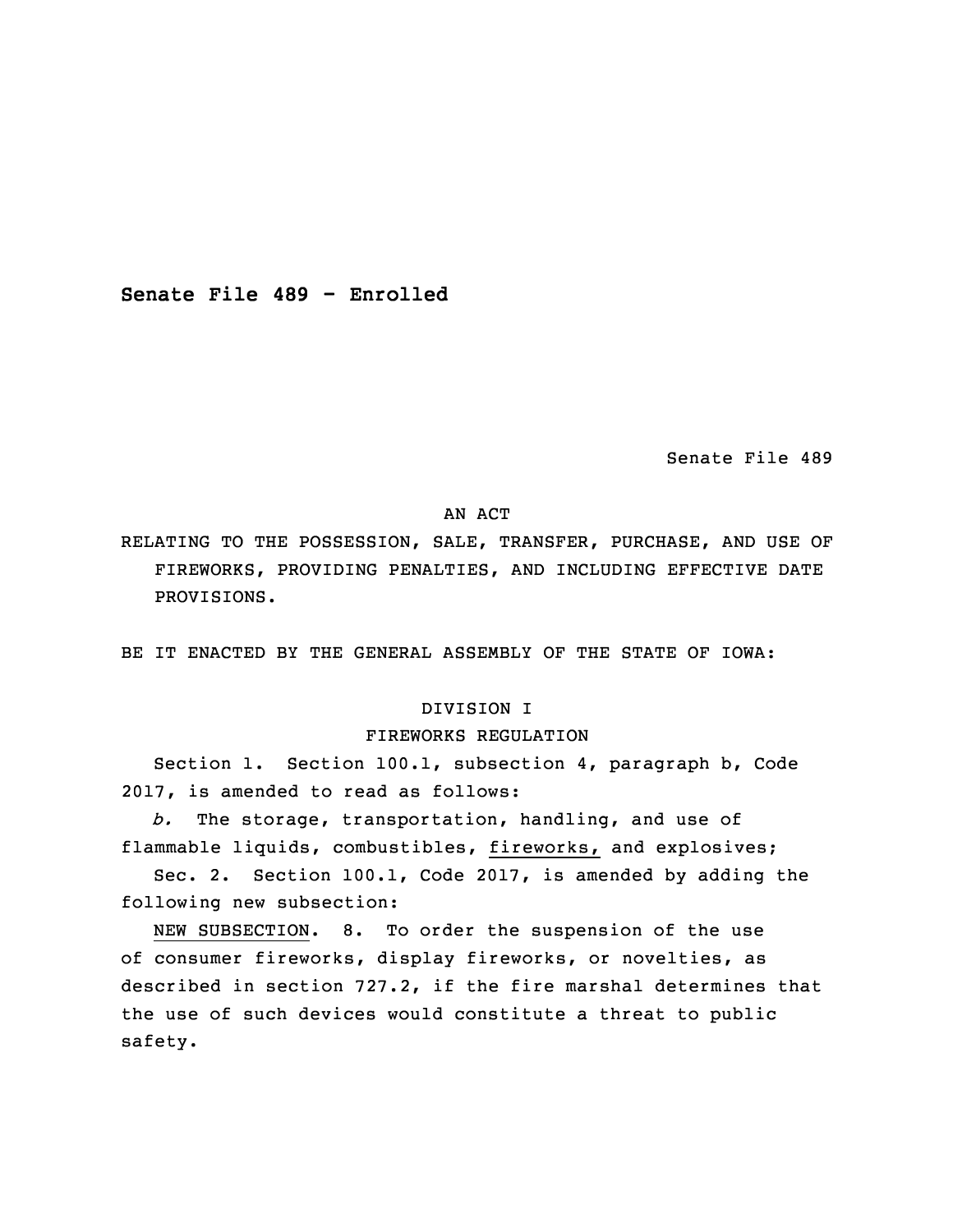Sec. 3. NEW SECTION. **100.19 Consumer fireworks seller** 15 **licensing —— penalty —— fund.**

1. As used in this section:

<sup>17</sup> *a. "APA 87-1"* means the American pyrotechnics association standard 87-1, as published in December 2001.

<sup>19</sup> *b. "Community group"* means <sup>a</sup> nonprofit entity that is open for membership to the general public which is exempt from federal income taxation pursuant to section  $501(c)(3)$  of the Internal Revenue Code or <sup>a</sup> fraternal benefit society, as that term is defined in section 512B.3.

 *c. "First-class consumer fireworks"* means the following 25 consumer fireworks, as described in APA 87-1, chapter 3:

(1) Aerial shell kits and reloadable tubes.

- (2) Chasers.
- (3) Helicopter and aerial spinners.
- (4) Firecrackers.

(5) Mine and shell devices.

31 (6) Missile-type rockets.

(7) Roman candles.

(8) Sky rockets and bottle rockets.

<sup>34</sup> (9) Multiple tube devices under this paragraph *"c"* that are manufactured in accordance with APA 87-1, section 3.5.

*d. "Retailer"* means as defined in section 423.1.

 *e. "Second-class consumer fireworks"* means the following consumer fireworks, as described in APA 87-1, chapter 3:

(1) Cone fountains.

5 (2) Cylindrical fountains.

6 (3) Flitter sparklers.

(4) Ground and hand-held sparkling devices, including multiple tube ground and hand-held sparkling devices that are manufactured in accordance with APA 87-1, section 3.5.

(5) Ground spinners.

(6) Illuminating torches.

 (7) Toy smoke devices that are not classified as novelties pursuant to APA 87-1, section 3.2.

(8) Wheels.

15 (9) Wire or dipped sparklers that are not classified as novelties pursuant to APA 87-1, section 3.2.

2. *a.* The state fire marshal shall establish a consumer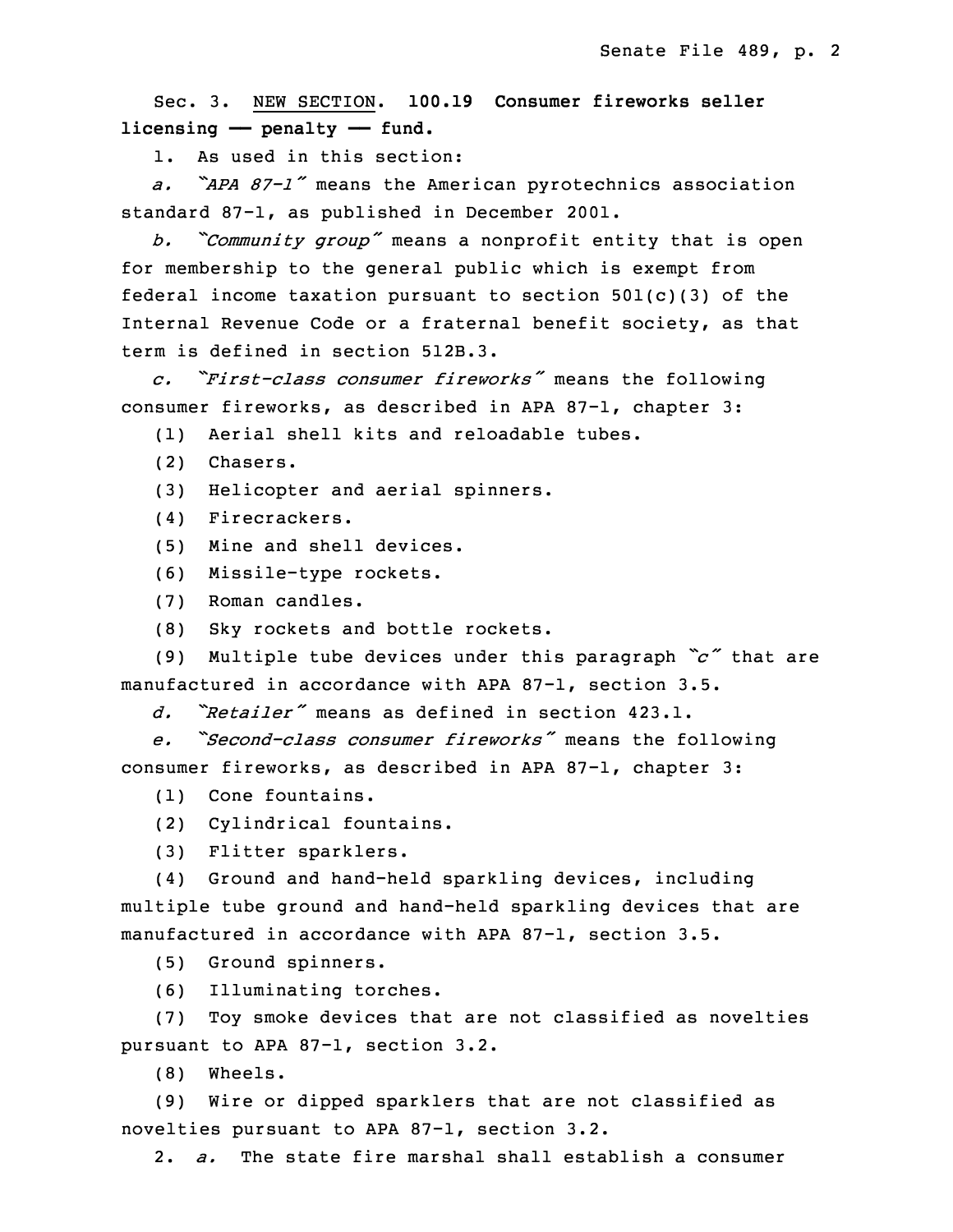fireworks seller license. An application for a consumer fireworks seller license shall be made on a form provided by the state fire marshal. The state fire marshal shall adopt rules consistent with this section establishing minimum requirements for <sup>a</sup> retailer or community group to be issued <sup>a</sup> consumer fireworks seller license.

 *b.* <sup>A</sup> person shall possess <sup>a</sup> consumer fireworks seller license under this section in order to sell consumer fireworks.

26 3. *a.* The state fire marshal shall establish <sup>a</sup> fee schedule for consumer fireworks seller licenses as follows:

 $(1)$  For a retailer at a permanent building who devotes fifty percent or more of the retailer's retail floor space to the sale or display of first-class consumer fireworks, an annual fee of one thousand dollars.

(2) For a retailer at a temporary structure who devotes fifty percent or more of the retailer's retail floor space to the sale or display of first-class consumer fireworks, an annual fee of five hundred dollars.

 (3) For <sup>a</sup> retailer who devotes less than fifty percent of the retailer's retail floor space to the sale or display of first-class consumer fireworks, an annual fee of four hundred dollars.

(4) For a community group that offers for sale, exposes for sale, or sells first-class consumer fireworks, an annual fee of four hundred dollars.

 $(5)$  For a retailer or community group that offers for sale, exposes for sale, or sells second-class consumer fireworks, but not first-class consumer fireworks, an annual fee of one hundred dollars.

 *b.* <sup>A</sup> license issued to <sup>a</sup> retailer or community group pursuant to paragraph "a", subparagraph (1), (2), (3), or (4), shall allow the licensee to sell both first-class consumer fireworks and second-class consumer fireworks.

4. The state fire marshal shall adopt rules to:

a. Require that any retailer or community group offering for sale at retail any consumer fireworks, as described in APA  $87-1$ , chapter 3, shall do so in accordance with the national fire protection association standard 1124, published in the code for the manufacture, transportation, storage, and retail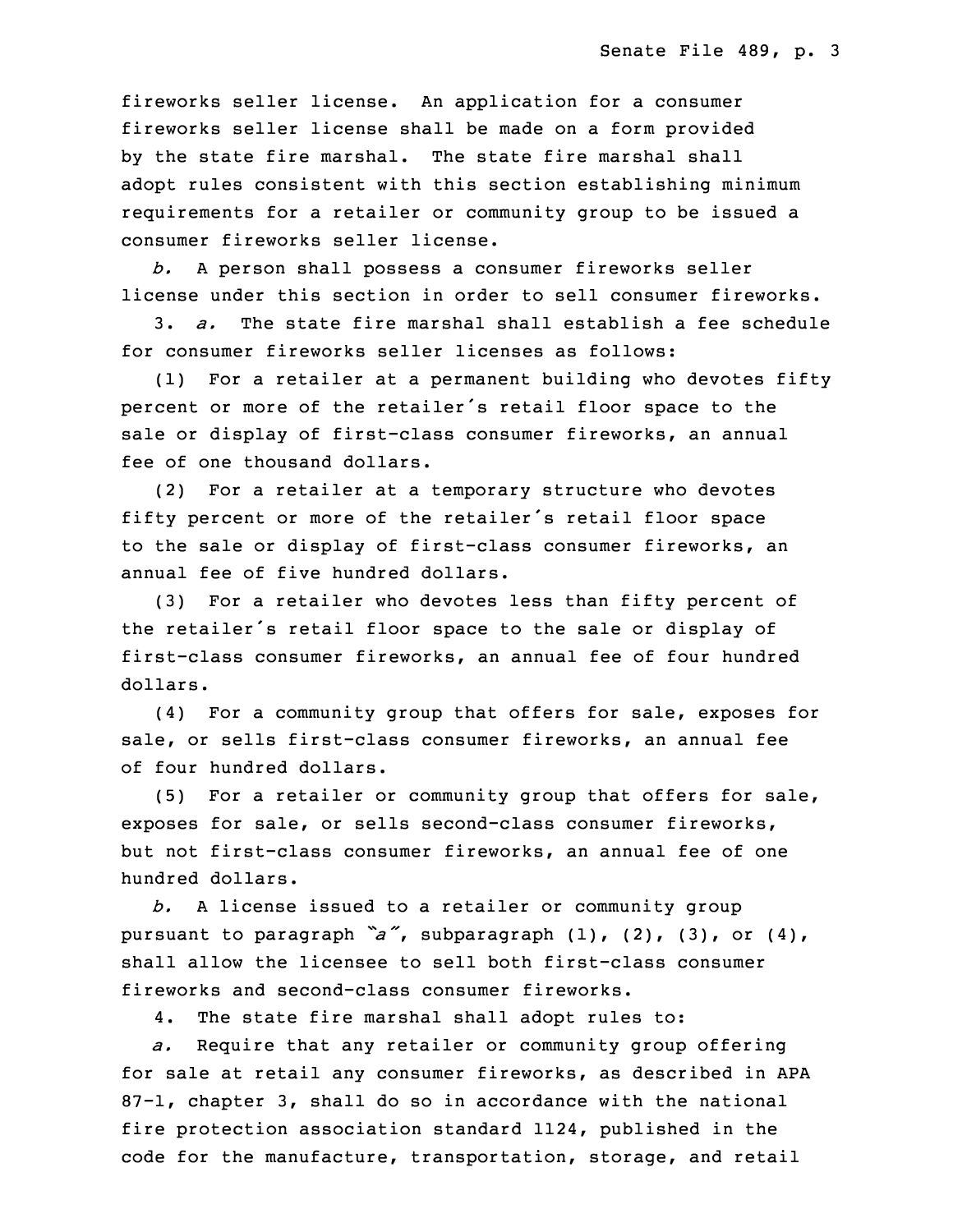sales of fireworks and pyrotechnic articles, 2006 edition.

b. Require that a retailer or community group to be issued <sup>a</sup> license pursuant to this section provide proof of and maintain commercial general liability insurance with minimum per occurrence coverage of at least one million dollars and aggregate coverage of at least two million dollars.

28 *c.* Permit <sup>a</sup> retailer or community group issued <sup>a</sup> license pursuant to this section to sell consumer fireworks, as described in APA 87-1, chapter 3, at the following locations as specified:

(1) At a permanent building that meets the requirements of <sup>33</sup> paragraph *"a"*, between June <sup>1</sup> and July <sup>8</sup> and between December <sup>10</sup> and January 3 each year, all dates inclusive.

(2) At a temporary structure that meets the requirements of paragraph *"a"* between June <sup>13</sup> and July <sup>8</sup> each year, both dates inclusive.

3 *d.* <sup>A</sup> retailer or community group shall not transfer consumer fireworks, as described in APA 87-1, chapter 3, to <sup>a</sup> person who is under eighteen years of age.

6 5. *a.* The state fire marshal shall adopt rules to provide that a person's consumer fireworks seller license may be revoked for the intentional violation of this section. The 9 proceedings for revocation shall be held before the division of the state fire marshal, which may revoke the license or licenses involved as provided in paragraph *"b"*.

 *b.* (1) If, upon the hearing of the order to show cause, the division of the state fire marshal finds that the licensee intentionally violated this section, then the license or licenses under which the licensed retailer or community group sells first-class consumer fireworks or second-class consumer fireworks, shall be revoked.

18 (2) Judicial review of actions of the division of the state fire marshal may be sought in accordance with the terms of the Iowa administrative procedure Act, chapter 17A. If the licensee has not filed <sup>a</sup> petition for judicial review in district court, revocation shall date from the thirty-first day following the date of the order of the division of the state fire marshal. If the licensee has filed <sup>a</sup> petition for judicial review, revocation shall date from the thirty-first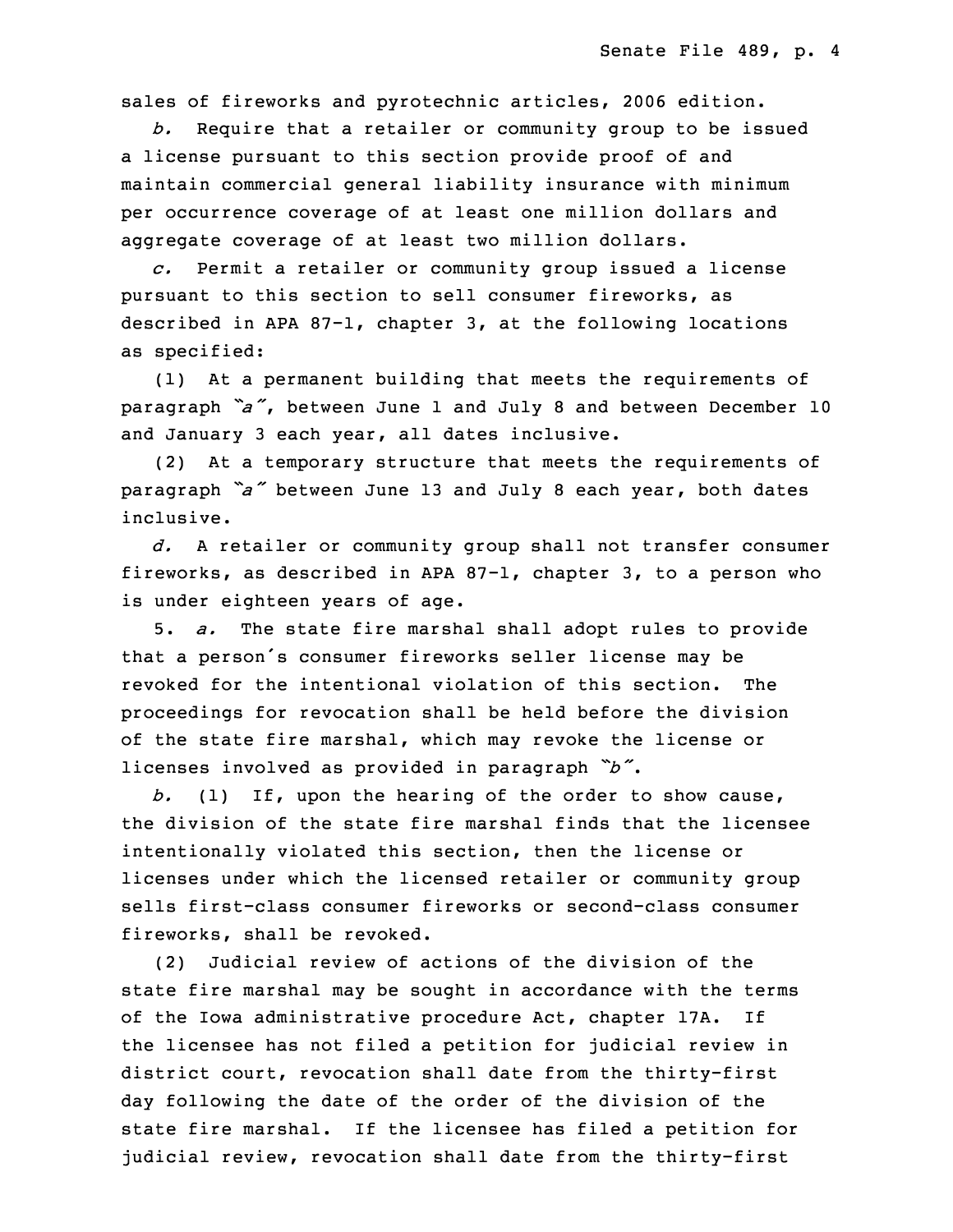day following entry of the order of the district court, if action by the district court is adverse to the licensee.

 $(3)$  A new license shall not be issued to a person whose license has been revoked, or to the business in control of the premises on which the violation occurred if it is established that the owner of the business had actual knowledge of the violation resulting in the license revocation, for the period of one year following the date of revocation.

34 6. *a.* A consumer fireworks fee fund is created in the state treasury under the control of the state fire marshal. Notwithstanding section 12C.7, interest or earnings on moneys in the consumer fireworks fee fund shall be credited to the consumer fireworks fee fund. Moneys in the fund are appropriated to the state fire marshal to be used to fulfill the responsibilities of the state fire marshal for the administration and enforcement of this section and section <sup>7</sup> 100.19A and to provide grants pursuant to paragraph *"b"*. The fund shall include the fees collected by the state fire marshal under the fee schedule established pursuant to subsection 3 and the fees collected by the state fire marshal under section 100.19A for wholesaler registration.

 *b.* The state fire marshal shall establish <sup>a</sup> local fire protection and emergency medical service providers grant program to provide grants to local fire protection service 15 providers and local emergency medical service providers to establish or provide fireworks safety education programming to members of the public. The state fire marshal may also provide grants to local fire protection service providers and local emergency medical service providers for the purchase of necessary enforcement, protection, or emergency response equipment related to the sale and use of consumer fireworks in this state.

7. The state fire marshal shall adopt rules for the administration of this section.

8. A person who violates a provision of this section or a rule adopted pursuant to this section is guilty of a simple misdemeanor.

28 Sec. 4. NEW SECTION. **100.19A Consumer fireworks wholesaler** 29 **—— registration —— penalty.**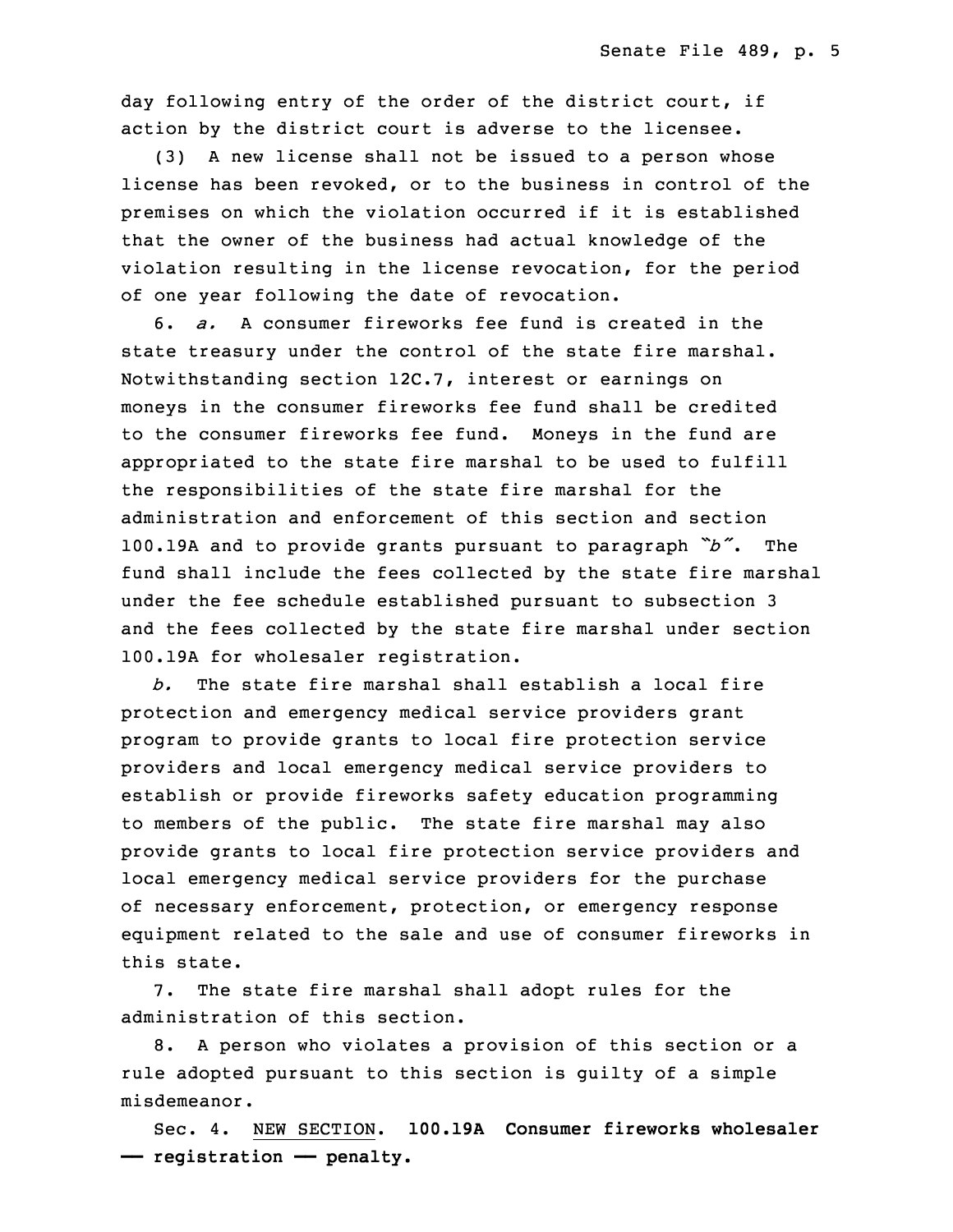1. For purposes of this section:

31 *a. "Consumer fireworks"* means first-class consumer fireworks and second-class consumer fireworks, as those terms are defined in section 100.19.

<sup>34</sup> *b. "Wholesaler"* means <sup>a</sup> person who engages in the business of selling or distributing consumer fireworks for the purpose of resale in this state.

 2. The state fire marshal shall adopt rules to require all wholesalers to annually register with the state fire marshal. The state fire marshal may also adopt rules to regulate the storage or transfer of consumer fireworks by wholesalers and to require wholesalers to maintain insurance.

3. The state fire marshal shall establish an annual registration fee of one thousand dollars for wholesalers of consumer fireworks within the state. Registration fees collected pursuant to this section shall be deposited in the consumer fireworks fee fund created in section 100.19.

 4. <sup>A</sup> person who violates <sup>a</sup> provision of this section or <sup>a</sup> rule adopted pursuant to this section is guilty of a simple misdemeanor.

Sec. 5. Section 101A.1, subsection 3, Code 2017, is amended to read as follows:

3. *"Explosive"* means any chemical compound, mixture or device, the primary or common purpose of which is to function by explosion with substantially instantaneous release of gas and heat, unless such compound, mixture, or device is otherwise specifically classified by the United States department of transportation. The term *"explosive"* includes all materials which are classified as a class  $1$ , division 1.1, 1.2, 1.3, or 1.4 explosive by the United States department of transportation, under 49 C.F.R. [§173.50](https://www.law.cornell.edu/cfr/text/49/173.50), and all materials classified as explosive materials under 18 U.S.C. §841, and includes, but is not limited to, dynamite, black powder, pellet powders, initiating explosives, blasting caps, electric blasting caps, safety fuse, fuse lighters, fuse igniters, squibs, cordeau detonative fuse, instantaneous fuse, igniter cord, igniters, smokeless propellant, cartridges for propellant-actuated power devices, cartridges for industrial <sup>33</sup> guns, and overpressure devices, but does not include *"fireworks"*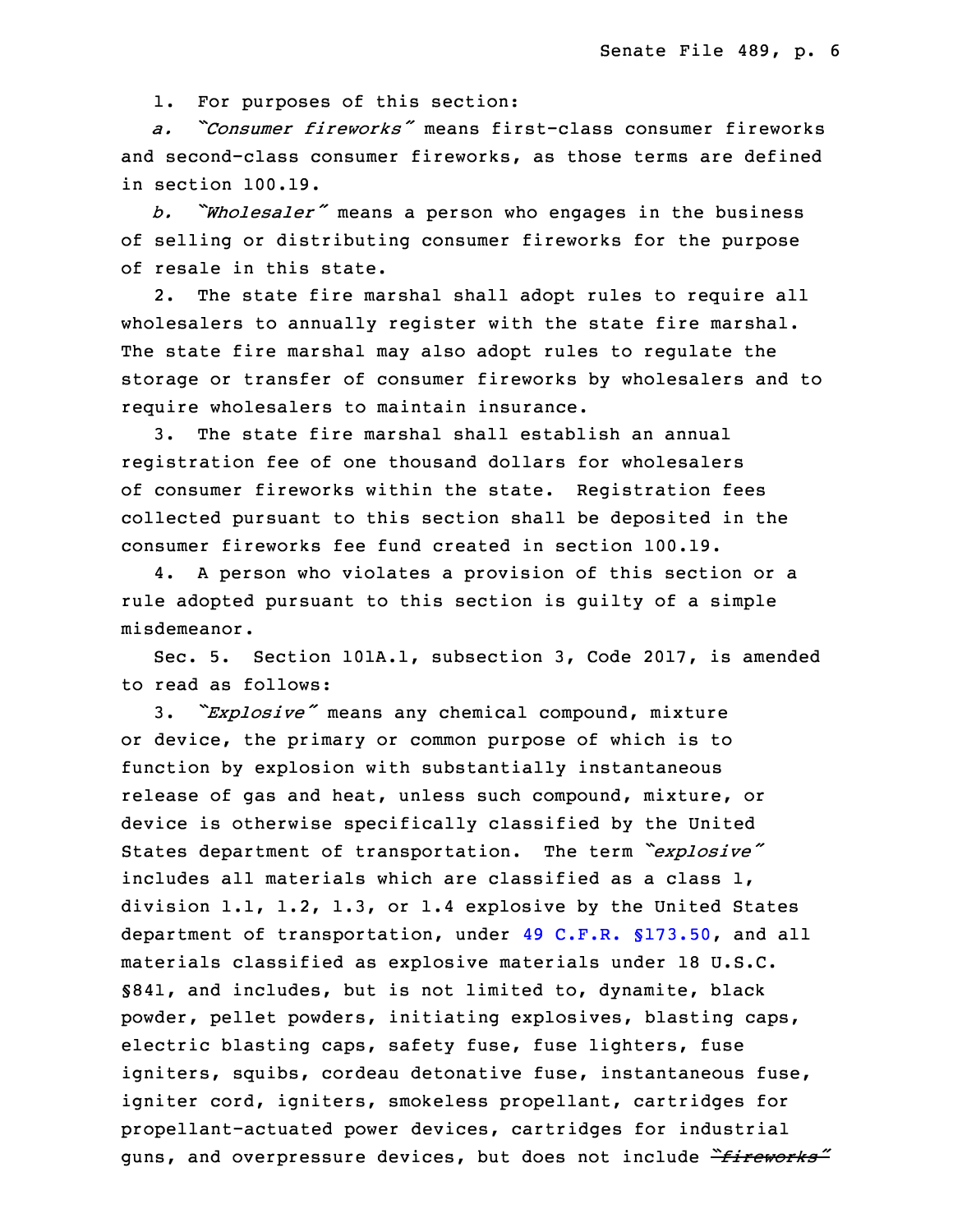<sup>34</sup> as *"consumer fireworks"*, *"display fireworks"*, or *"novelties"* as those terms are defined in [section](https://www.legis.iowa.gov/docs/code/2017/727.2.pdf) 727.2 or ammunition or small arms primers manufactured for use in shotguns, rifles, and pistols. Commercial explosives are those explosives which are intended to be used in commercial or industrial operations.

 Sec. 6. Section 331.301, Code 2017, is amended by adding the 5 following new subsection:

NEW SUBSECTION. 17. The board of supervisors may by ordinance or resolution prohibit or limit the use of consumer fireworks or display fireworks, as described in section 727.2, if the board determines that the use of such devices would constitute a threat to public safety or private property, or if the board determines that the use of such devices would constitute <sup>a</sup> nuisance to neighboring landowners.

Sec. 7. Section 331.304, subsection 8, Code 2017, is amended to read as follows:

8. The board, upon application, may grant permits for the display use of display fireworks as provided in [section](https://www.legis.iowa.gov/docs/code/2017/727.2.pdf) 727.2.

Sec. 8. Section  $364.2$ , Code 2017, is amended by adding the following new subsection:

NEW SUBSECTION. 6. A city council may by ordinance or resolution prohibit or limit the use of consumer fireworks, display fireworks, or novelties, as described in section 727.2.

 Sec. 9. Section 461A.42, subsection 2, Code 2017, is amended to read as follows:

 2. The use of consumer fireworks or display fireworks, as defined in [section](https://www.legis.iowa.gov/docs/code/2017/727.2.pdf) 727.2, in state parks and preserves is prohibited except as authorized by a permit issued by the department. The commission shall establish, by rule adopted pursuant to [chapter](https://www.legis.iowa.gov/docs/code/2017/17A.pdf) 17A, a fireworks permit system which authorizes the issuance of a limited number of permits to qualified persons to use or display fireworks in selected state parks and preserves.

Sec. 10. Section 727.2, Code 2017, is amended to read as follows:

34 **727.2 Fireworks.**

1. *Definitions.* For purposes of this section:

 *a. "Consumer fireworks"* includes first-class consumer fireworks and second-class consumer fireworks as those terms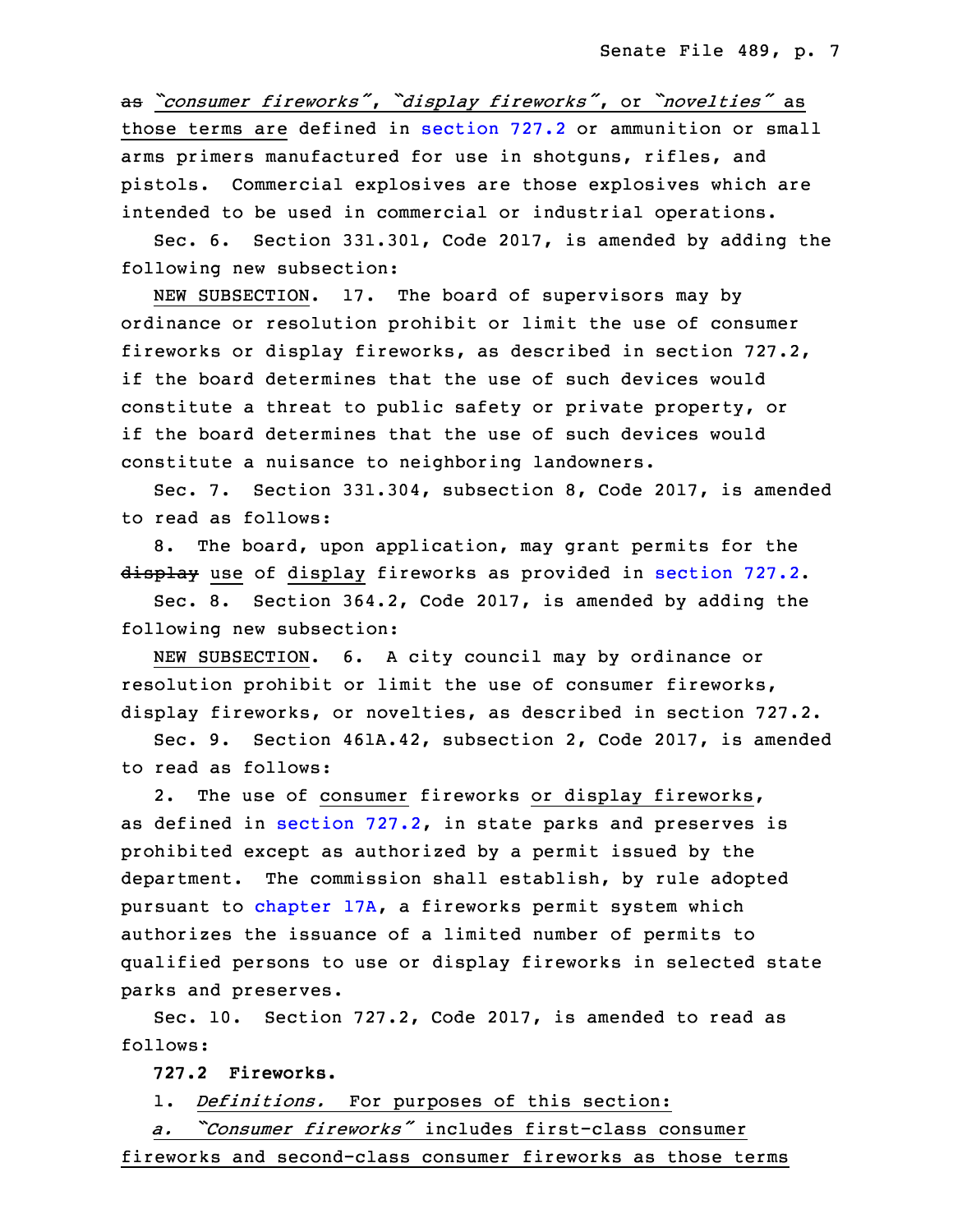are defined in section 100.19, subsection 1. *Consumer fireworks"* does not include novelties enumerated in chapter <sup>5</sup> <sup>3</sup> of the American pyrotechnics association's standard 87-1 or display fireworks enumerated in chapter 4 of the American pyrotechnics association's standard 87-1.

<sup>8</sup> *b.* The term *"fireworks" "Display fireworks"* includes any explosive composition, or combination of explosive substances, or article prepared for the purpose of producing a visible or audible effect by combustion, explosion, deflagration, or detonation, and includes blank cartridges, firecrackers, torpedoes, skyrockets, roman candles, or other fireworks of like construction and fireworks containing any explosive or flammable compound, or other device containing any explosive <sup>16</sup> substance. The term *"fireworks" "Display fireworks"* does not include goldstar-producing sparklers on wires which contain no magnesium or chlorate or perchlorate, flitter sparklers in paper tubes that do not exceed one-eighth of an inch in diameter, toy snakes which contain no mercury, or caps used i<del>n cap pistols</del> novelties or consumer fireworks enumerated in chapter <sup>3</sup> of the American pyrotechnics association's standard  $87 - 1.$ 

 *c. "Novelties"* includes all novelties enumerated in chapter <sup>25</sup> <sup>3</sup> of the American pyrotechnics association's standard 87-1, and that comply with the labeling regulations promulgated by the United States consumer product safety commission.

28 2. *Display fireworks.*

a. A person, firm, partnership, or corporation who offers for sale, exposes for sale, sells at retail, or uses or explodes any display fireworks, commits a simple misdemeanor-In addition to any other penalties, the punishment imposed for a violation of this [section](https://www.legis.iowa.gov/docs/code/2017/727.2.pdf) shall include assessment  $\theta$ . punishable by a fine of not less than two hundred fifty dollars. However, the a city council of a city or a county board of supervisors may, upon application in writing, grant <sup>a</sup> permit for the display of display fireworks by municipalities, fair associations, amusement parks, and other organizations or groups of individuals approved by the city or the county board of supervisors when the display fireworks display will be handled by a competent operator, but no such permit shall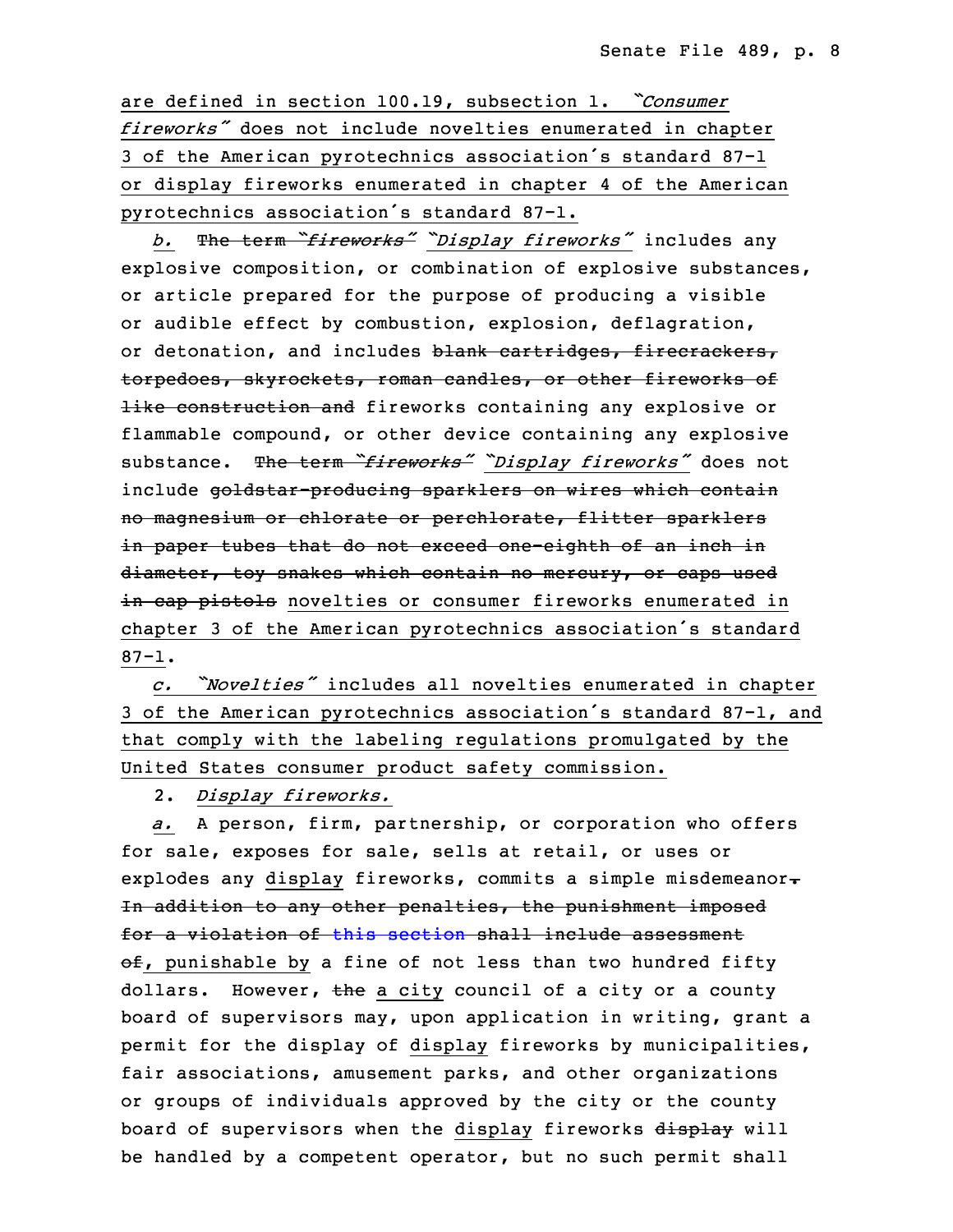be required for the display of display fireworks at the Iowa state fairgrounds by the Iowa state fair board, at incorporated county fairs, or at district fairs receiving state aid. Sales of display fireworks for such display may be made for that purpose only.

 *b.* (1) <sup>A</sup> person who uses or explodes display fireworks while the use of such devices is prohibited or limited by an ordinance or resolution adopted by the county or city in which the firework is used commits a simple misdemeanor, punishable by a fine of not less than two hundred fifty dollars.

(2) A person who uses or explodes display fireworks while the use of such devices is suspended by an order of the state fire marshal commits a simple misdemeanor, punishable by a fine of not less than two hundred fifty dollars.

3. *Consumer fireworks and novelties.*

 *a.* <sup>A</sup> person or <sup>a</sup> firm, partnership, or corporation may possess, use, or explode consumer fireworks in accordance with this subsection and subsection 4.

25 *b.* <sup>A</sup> person, firm, partnership, or corporation who sells 26 consumer fireworks to <sup>a</sup> person who is less than eighteen years of age commits a simple misdemeanor, punishable by a fine of not less than two hundred fifty dollars. A person who is less than eighteen years of age who purchases consumer fireworks commits a simple misdemeanor, punishable by a fine of not less than two hundred fifty dollars.

32 *c.* (1) <sup>A</sup> person who uses or explodes consumer fireworks or novelties while the use of such devices is prohibited or limited by an ordinance adopted by the county or city in which the fireworks are used commits a simple misdemeanor, punishable by <sup>a</sup> fine of not less than two hundred fifty dollars.

 (2) <sup>A</sup> person who uses or explodes consumer fireworks or novelties while the use of such devices is suspended by an order of the state fire marshal commits <sup>a</sup> simple misdemeanor, punishable by a fine of not less than two hundred fifty dollars.

7 4. *Limitations.*

8 *a.* <sup>A</sup> person shall not use or explode consumer fireworks on days other than June 1 through July 8 and December 10 through January 3 of each year, all dates inclusive.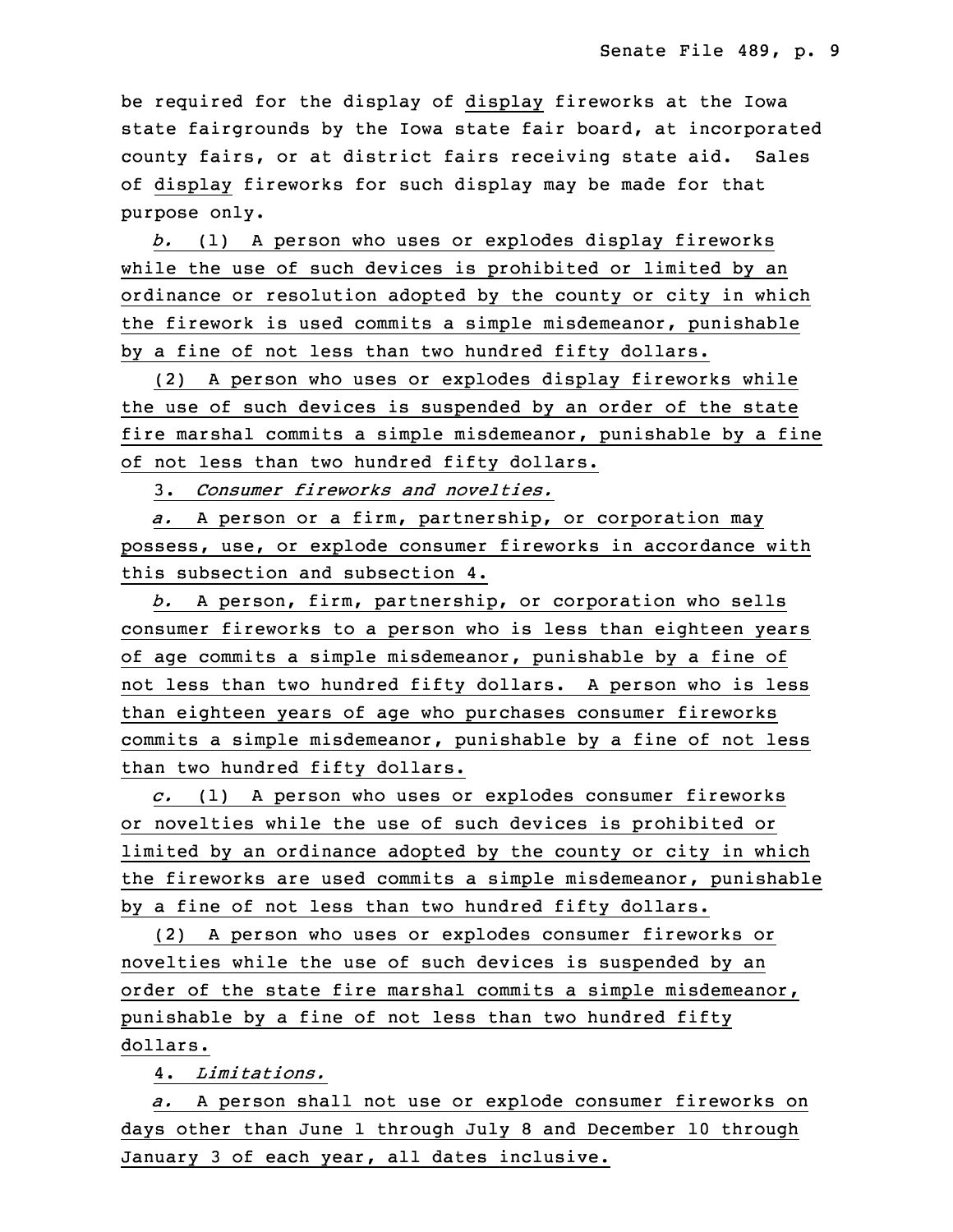*b.* <sup>A</sup> person shall not use or explode consumer fireworks at times other than between the hours of 9:00 a.m. and 10:00 p.m., except that on the following dates consumer fireworks shall not be used at times other than between the hours specified:

(1) Between the hours of 9:00 a.m. and 11:00 p.m. on July 4 and the Saturdays and Sundays immediately preceding and following July 4.

18 (2) Between the hours of 9:00 a.m. on December 31 and 12:30 a.m. on the immediately following day.

(3) Between the hours of 9:00 a.m. and 11:00 p.m. on the Saturdays and Sundays immediately preceding and following December 31.

23 *c.* <sup>A</sup> person shall not use consumer fireworks on real property other than that person's real property or on the real property of a person who has consented to the use of consumer fireworks on that property.

27 *d.* <sup>A</sup> person who violates this subsection commits <sup>a</sup> simple misdemeanor. A court shall not order imprisonment for violation of this subsection.

3. 5. Applicability.

a. This [section](https://www.legis.iowa.gov/docs/code/2017/727.2.pdf) does not prohibit the sale by a resident, dealer, manufacturer, or jobber of such fireworks as are not prohibited by this [section](https://www.legis.iowa.gov/docs/code/2017/727.2.pdf), or the sale of any kind of fireworks if they are to be shipped out of the state, or the sale or use of blank cartridges for a show or the theater, or for signal purposes in athletic sports or by railroads or trucks, for signal purposes, or by <sup>a</sup> recognized military organization.

 *b.* This [section](https://www.legis.iowa.gov/docs/code/2017/727.2.pdf) does not apply to any substance or 5 composition prepared and sold for medicinal or fumigation 6 purposes.

7 *c.* Unless specifically provided otherwise, this section does not apply to novelties.

# 9 DIVISION II

#### **RULEMAKING**

 Sec. 11. EMERGENCY RULES. The state fire marshal shall adopt emergency rules under section 17A.4, subsection 3, and section 17A.5, subsection 2, paragraph "b", to implement the provisions of this Act and the rules shall be effective